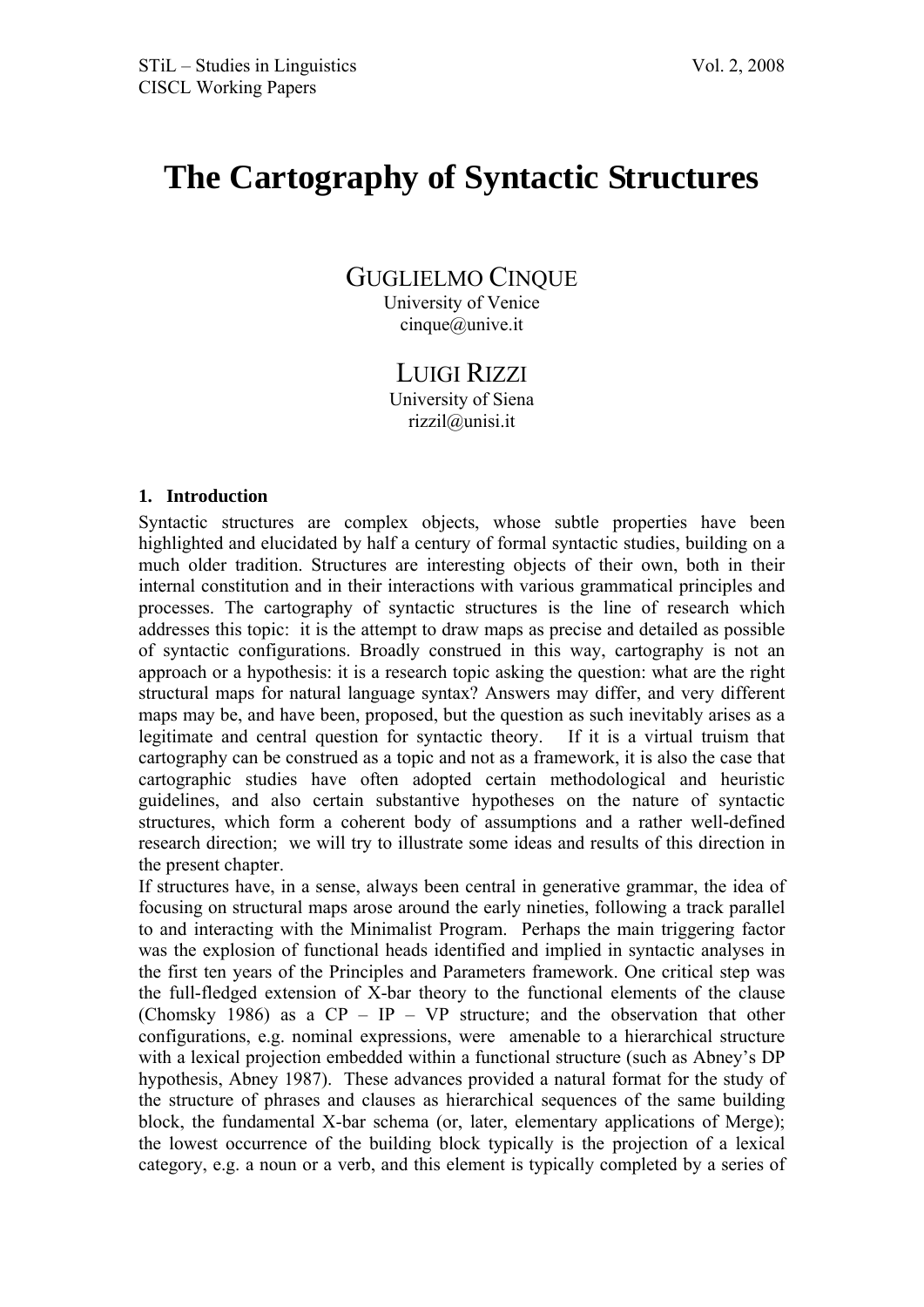building blocks headed by functional elements, providing more abstract semantic specifications to the descriptive content of the lexical head: tense, mood, aspect for the verb, definiteness, specificity, number for the noun, etc.

If the first step was the idea that clauses and phrases are formed by a lexical structure and a higher functional structure, both corresponding to elementary building blocks hierarchically organized, the second crucial step was the observation that the functional structure typically consists of more than one head. In fact, a Complementizer Phrase (CP) and an Inflectional Phrase (IP) zone were isolated from the outset, but it became clear very soon that the same kinds of evidence which supported the analysis of inflected verbs in terms of the distinction between I and V would lead to the splitting of I into more elementary components. The same logic led to a later splitting of the CP and DP zones into more articulated hierarchical sequences of functional projections.

The initial impulse for splitting the IP was provided by Pollock's seminal paper on verb movement in French and English (Pollock 1989, versions of which circulated already around the mid eighties). Pollock showed that assuming a single I position did not provide enough space to account for the different positions which can be occupied by different morphological forms of the verb in French: infinitival verbs may remain in the VP, as in (1)a, or be moved to a higher position across lower adverbs like *complètement* (completely), as in (1)b; finite verbs move to an even higher position across negative *pas*, as in (1)c:

|  |  | (1) a. ne $X_1$ pas $X_2$ complètement $[x_3$ comprendre] la théorie                               |  |  |
|--|--|----------------------------------------------------------------------------------------------------|--|--|
|  |  | neg not completely understand the theory                                                           |  |  |
|  |  | b ne $X_1$ pas $\begin{bmatrix} x_2 \\ x_3 \end{bmatrix}$ comprendre complètement $X_3$ la théorie |  |  |
|  |  | c Il ne $[x]$ comprend] pas $X_2$ complètement $X_3$ la théorie                                    |  |  |

If I splits into at least two heads  $X_1$  and  $X_2$ , Pollock argued, the three positions of (1) can be naturally accommodated by assuming optional movement of the infinitival verb from its VP-internal position  $X_3$  to  $X_2$ , and obligatory verb movement of the finite verb to  $X_1$ . This analysis, also building on Emonds (1978), introduced a fundamental insight: adverbs basically don't move, except in the cases in which they are displaced for scope-discourse reasons, focalized, and the like; variations within a language and across languages of verb-adverb orders are due to verb movement in the inflectional space, a particular instance of head movement. This approach in fact united two lines of research which have become integral components of the cartographic studies: on the one hand, the analysis of the word order properties of verbs with respect to adverbial and arguments in terms of head movement, as mentioned; on the other hand, the idea that inflectional morphology is done in the syntax and is the result of movement rules involving roots and affixes, an idea going back to the analysis of verb affixation in English in *Syntactic Structures* (Chomsky 1957). The Emonds-Pollock approach united the two trends by proposing that the verb could be attracted to different functional positions to pick up affixes and get properly inflected, thus changing its position with respect to adverbs and other elements, which made it possible to capture many important form-position correlations.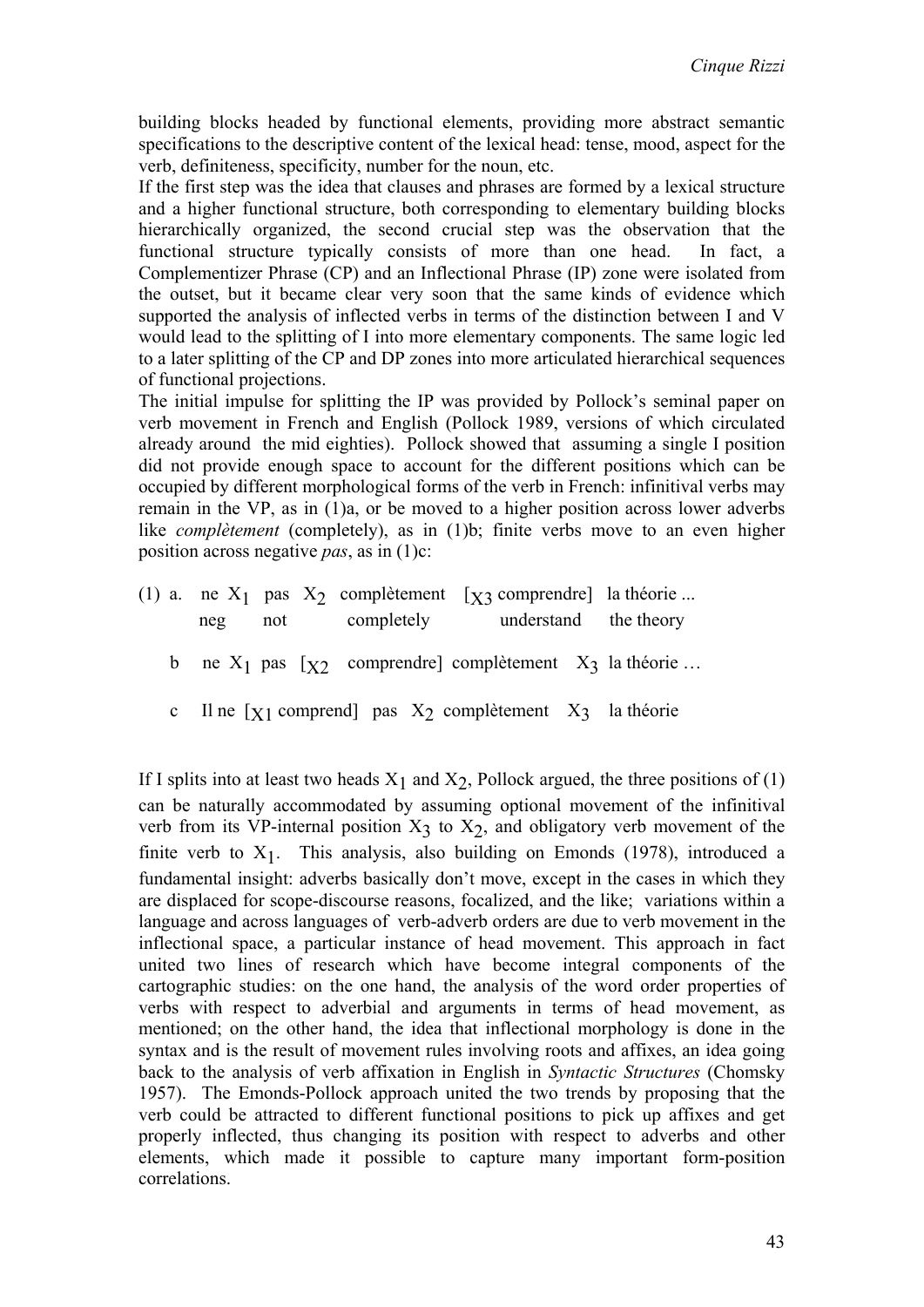The question then arose of the proper labeling of  $X_1$  and  $X_2$ . Belletti's (1990) proposal was that the higher functional projection of the clause is the one responsible for subject-verb agreement (AgrS in the traditional terminology), and the lower one expresses tense. This order  $AgrS - T$  is immediately reflected in the order of prefixes or particles in e.g., the Bantu languages; while in languages in which these properties are expressed by suffixes, i.e. the Romance languages, the order is the mirror image (see Italian *parl-av-ano*, root-T-AgrS, "(they) spoke"), as is to be expected under Baker's (1988) Mirror Principle: the verb moves to pick up the closest suffix, which therefore appears as the one immediately attached to the root, etc.).

The logic of this argumentation, combining the syntactic make-up of inflectional morphology via head-movement and the study of the order of arguments and adjuncts with respect to different verbal forms, quickly led to a finer splitting of the inflectional space into a sequence of functional heads expressing properties of mood and modality, tense, aspect, voice. For a few years, around the late eighties, this methodology led to the discovery and postulation of a variety of functional heads driven by the analytic necessities of particular morphosyntactic problems, a trend which sometimes gave the impression that the process would lead to an ever increasing complexity of the syntactic representations. How rich could be the "right" functional structure of clauses and phrases? One of the driving ideas of the cartographic projects was precisely to complement this trend of bottom-up, problem-related discovery with a more topdown, global perspective, trying to make a rough estimate of the upper limit of the structural complexity. Instrumental to this endeavor was the working assumption that each morphosyntactic feature would correspond to an independent syntactic head with a specific slot in the functional hierarchy (cf. also Kayne 2005a,15). Much of the cartographic work has consisted in the attempt, in various forms, to use this working hypothesis as a heuristic guideline, thus spelling out empirical arguments supporting or disconfirming its validity across languages.

### **2. Methodol**o**gy and evidence**

In the first half of last century, in part as a reaction to what was then felt as an unwarranted application of European grammatical categories and constructions to non-European languages, the common wisdom in American structuralism (epitomized in Joos 1957,96) was that "languages could differ from each other without limit and in unpredictable ways" so that each language should be studied "without any preexistent scheme of what a language must be". The rejection of these assumptions, which are still adopted today by many functionalists<sup>1</sup>, was implicit throughout the history of generative grammar<sup>2</sup>, and is made explicit in Chomsky's (2001, ) "Uniformity Principle" ("In the absence of compelling evidence to the contrary, assume languages to be uniform, with variety restricted to easily detectable properties of utterances."). The cartographic approach follows this idea in assuming that all languages share the

<sup>&</sup>lt;sup>1</sup> See for example LaPolla and Poa (2002,2): "Each language is a unique set of language-specific conventions, and so each language should be described in its own terms", or Haspelmath (2007, ) "descriptive linguists still have no choice but to adopt the Boasian approach of positing special language particular categories for each language. Theorists often resist it, but the crosslinguistic evidence is not converging on a smallish set of possibly innate categories. On the contrary, almost every newly described language presents us with some "crazy" new category that hardly fits existing taxonomies."

<sup>&</sup>lt;sup>2</sup> See, for example, Koopman and Sportiche (1991,218f): "[W]e suppose that the null assumption concerning language variation is that it does not exist."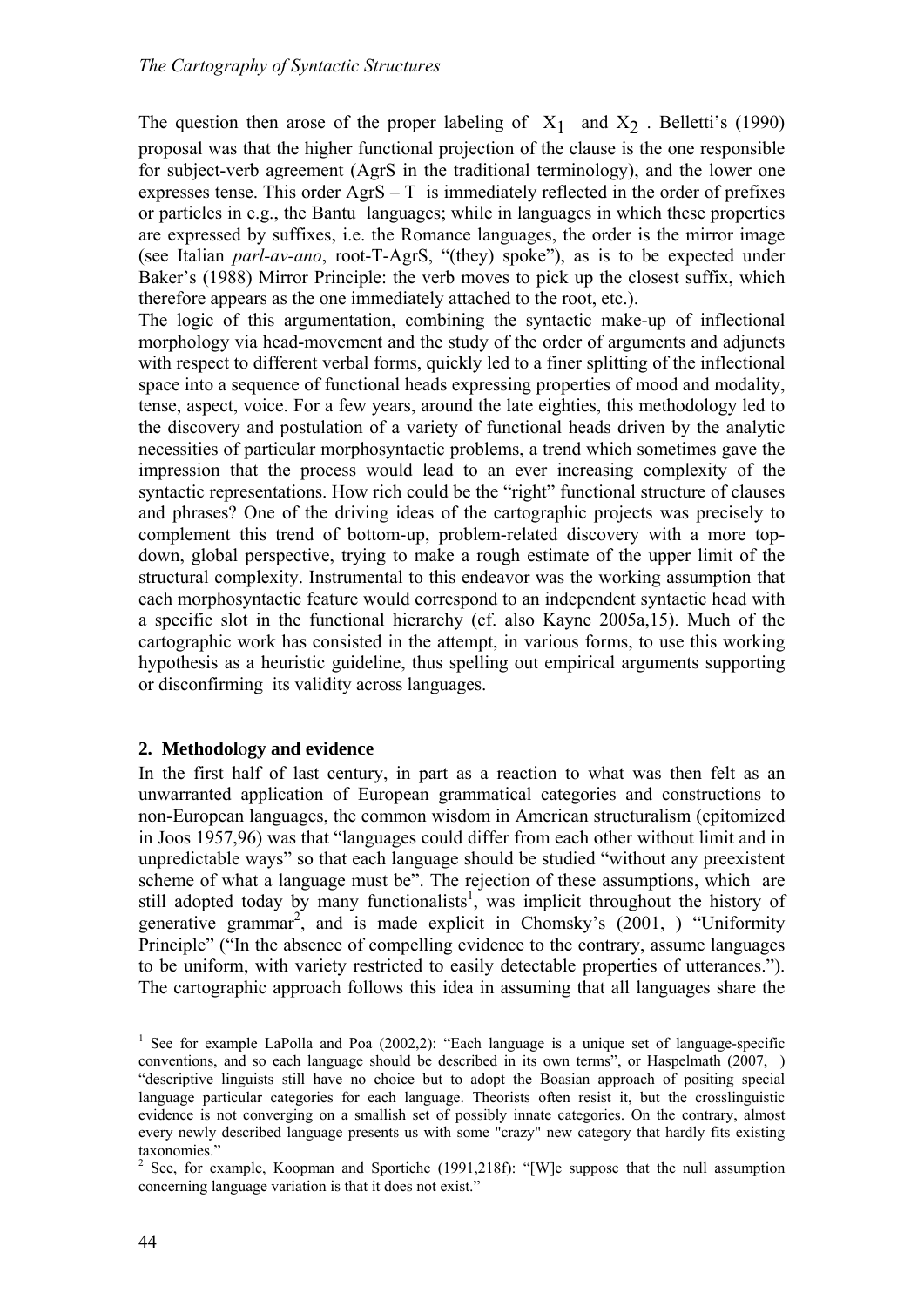same principles of phrase and clause composition and the same functional make-up of the clause and its phrases. $3$ 

More precisely the cartographic approach assumes, as the evidence of the last several years seems to indicate, that the distinct hierarchies of functional projections dominating VP, NP, AP, PP, IP, etc., may be universal in the type of heads and specifiers that they involve, in their number, and in their relative order, even if languages differ in the type of movements that they admit or in the extent to which they overtly realize each head and specifier (Rizzi 1997; Cinque 1999; 2002,3f).

This is the strongest position one could take; one which implies that if some language provides evidence for the existence of a particular functional head (and projection), then that head (and projection) must be present in every other language, whether the language offers overt evidence for it or not (cf. Kayne 2005,12; Cinque 2006a,4).<sup>4</sup>

A weaker position would consist in assuming that languages may differ in the type or number of functional projections they select from a universal inventory, or in their order. 5

Although the choice between these two positions will ultimately be decided by the nature of things, methodologically it would be wrong, it seems, to adopt the weaker position as a first working hypothesis. That would only make us less demanding with respect to the facts and could lead us to miss more subtle evidence supporting the stronger position, a risk not present under the other option (Cinque 2002,4).

The question whether such universal hierarchies of functional projections are primitive objects of UG, or can be derived from interface or more general external conditions is important, but fundamentally orthogonal to the prior task of drawing their precise map, and perhaps not easily determinable at the present state of our knowledge.

The evidence brought to bear in the literature on the mapping of universal hierarchies of functional projections comes from a variety of sources.

An early source for postulating (abstract) functional projections was the existence of certain systematic word order differences among languages, like Pollock's (1989) classical argument for positing a non-lexical head higher than VP and lower than I (or T), to which finite verbs raise in French (but not in English), along the lines discussed in the introductory section.

Another important source of evidence is the relative order of the functional morphemes overtly realized in the languages of the world (to the extent that one can establish reasonable correspondences among the functional morphemes of different languages). Though languages differ as to what functional categories they overtly realize, the partial orders displayed by different languages seem to fit in a unique

<sup>&</sup>lt;sup>3</sup> This is not to say that it is always easy to establish precise correspondences between the functional categories overtly displayed by different languages. Caution must be exercised, but there is no a priori reason to rule out the possibility that such correspondences can ultimately be established. In fact, this has turned out to be possible in a number of cases through in-depth investigation. See, for example, the case of French *peu* and English *bit* (rather than *little*) discussed in Kayne (2005, §4.2). 4

<sup>&</sup>lt;sup>4</sup> The literature offers a number of cases supporting this general hypothesis. See, for example, the discovery of more subtle evidence for the presence of a DP projection in languages like Serbo-Croatian, Russian, and Japanese, which lack overt determiners (Progovac 1998, Pereltsvaig 2007, Furuya 2008); or the indirect evidence discussed in Kayne (2003,219) and Cinque (2006b) for the presence of numeral classifiers in languages like English and Italian, which are traditionally taken not to be numeral classifier languages.

<sup>&</sup>lt;sup>5</sup> This is the position taken, for example, by Thráinsson (1996) and Bobaljik and Thráinsson (1998), among others. See also Fukui (1995).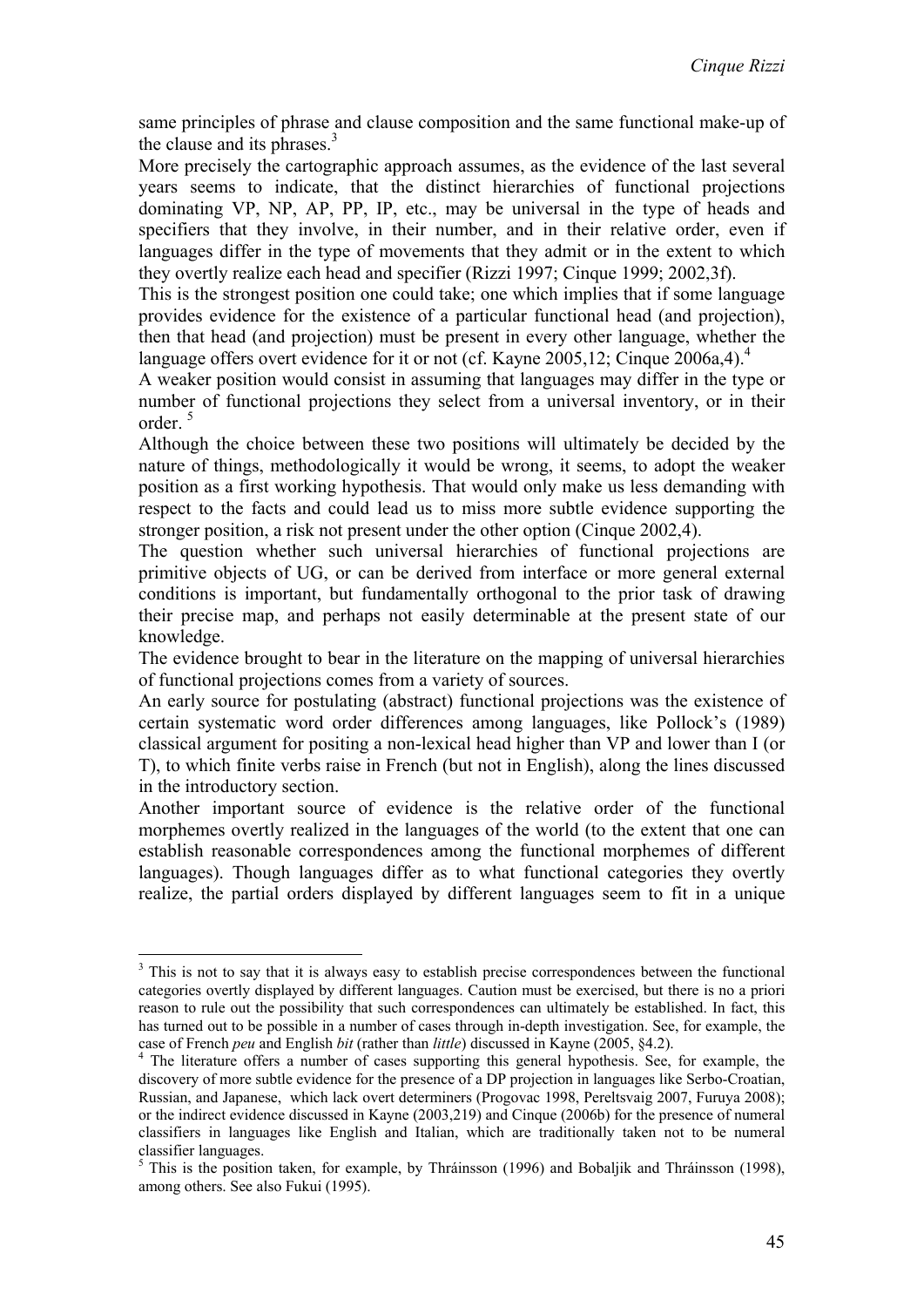macro-hierarchy despite occasional inconsistencies, which have proved (and hopefully will prove, as our knowledge progresses) solvable.

Preliminary inquiries on the functional hierarchies of the left periphery of the clause (Rizzi 1997, 2001, 2004a,b; Benincà 2001,2006, Benincà and Poletto 2004; Bocci 2004; Benincà and Munaro to appear; Cruschina 2006; Frascarelli and Hinterhölzl. 2007, Frascarelli and Puglielli to appear, among others), of the core functional structure of the clause (Cinque 1999, 2006; Shlonsky 1997, 2000; Sigurðsson 2000; Cardinaletti 2004; Schweikert 2005; Bianchi 2006; and, for its relevance for computational linguistics, Chesi 2005), of the DP (Cinque 1994, Scott 2002, Brugè 2002, Giusti 2002, Nicolis 2008, Svenonius 2008a), and of PPs (see the contributions in Asbury, Dotlačil, Gehrke, Nouwen 2008 and Cinque and Rizzi to appear), have largely confirmed the working hypothesis that there may be a universal functional design for the clause and its major phrases holding across languages.<sup>6</sup>

Of course, to determine the relative order of functional morphemes one has to have an idea of what the classes of such elements are as opposed to the lexical ones (see section 3 below for some discussion), and this task often requires "regularizing" the orders found across languages, as they can be obscured to various degrees by various types of syntactic movements. So for example the relative order of functional morphemes that appear to the right of a certain lexical category, as suffixes or free morphemes, is most often (though by no means always) the mirror image of the same functional morphemes that appear on the left of the same lexical category in other languages, arguably a consequence of the lexical category moving across the functional morphemes in the former type of languages (see Baker 1985 for the original formulation of the Mirror Principle and, for recent discussion, see Cinque 2008).

Analogously, as noted in Carlson (1983,73), one of the earliest and most enlightening discussions of functional categories in the generative tradition, the Latin coordinating enclitic conjunction *–que* exemplified in (2) is not interpreted as conjoining with a like constituent what precedes it ( i.e. the unit [*ob eās*]), but the entire higher unit [*ob eās*   $r\bar{e}$ <sup>s</sup>) (as in English). This again can be "regularized" if the movements that created (2) (from *…ob eās rēs -que*) are undone.

(2) *ob eās-que rēs*  because.of these-**and** things 'and because of these things'

<sup>1</sup> <sup>6</sup> Some authors have argued that this particular assumption of the cartographic approach is incorrect because it rests on transitivity (if  $A > B$  and  $B > C$ , then  $A > C$ ), which appears to fail in certain cases (see Bobaljik 1999, Nilsen 2003, and also Zwart 2006). Caution however is in order given the otherwise general validity of transitivity, and the possibility that some account exists which renders these cases irrelevant for transivity issues. See in fact Cinque (2004,footnotes 22 and 43 for evidence to this effect). Van Craenenbroeck's (2006) analogous argument from an apparent transitivity failure in the left periphery also ignores the possibility that the complementizer may occupy more than one position, thus rendering his case irrelevant to the transitivity issue.That an element like *that* may appear more than once and in different positions in the left periphery of a clause is straightforwardly shown by many cases of multiple occurrences of *that*, e.g., in Brazilian Portuguese, Gascon and Piedmontese, structures with orders like *I think that JOHN that you should meet*, with the first *that* functioning as declarative force marker, and the second as a focus marker (see Mioto 1998, Poletto 2000,148-50 for relevant discussion).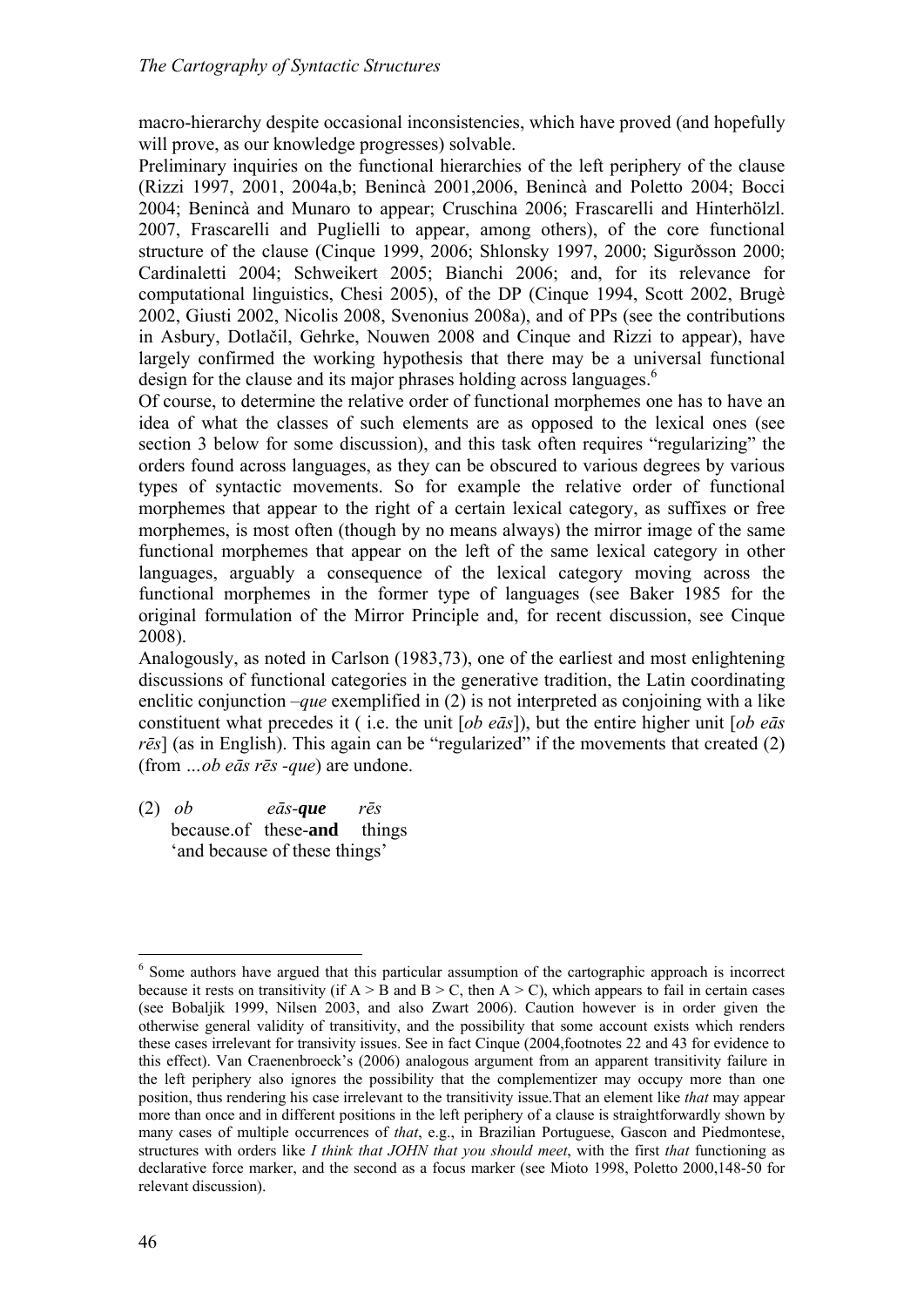These are two out of the many cases where care must be taken to render things comparable and to expose the deeper regularities that underlie the functional make-up of the clause and its phrases.

#### **3. Inventory of functional categories**

A guiding idea of much current cartographic work is that the inventory of functional elements (heads or specifiers of functional projections) is much larger than is generally thought. In all grammatical traditions it is customary to make, in one way or another, some distinction between lexical categories (like Nouns and Verbs: see Baker 2003) and functional, or grammatical, ones (like Determiners and Complementizers). If we take membership in an open vs. closed class of items as a diagnostic distinguishing lexical from functional elements, then the candidates for the functional lexicon of languages become very numerous. Not only Determiners and Complementizers are functional, but also conjunctions, (functional) adpositions like *of, for, from, at, to, with* (as well as spatial adpositions - see Cinque and Rizzi to appear, and references cited there), mood, modal, tense, aspect, polarity, and voice morphemes<sup>7</sup>, auxiliaries, copulas and other verbs lacking a clear argument structure, (strong, weak, and clitic) pronouns, demonstratives, quantifiers, numerals (see Kayne 2005,13), classifiers, number (plural, dual, etc.) morphemes, gender or class morphemes, diminutive/augmentative morphemes, degree words, indefinite/*wh*words, Case morphemes, focusing adverbs (like 'only' and 'also'), comparative and superlative morphemes, and many many more (see Kayne 2005, section 2.1). To judge from Heine and Kuteva's (2002) four hundred, or so, independent grammaticalization targets, the number of functional elements must at least be of that order of magnitude. It is in fact quicker to consider which elements are lexical (belong to an open class). Nouns in all languages appear to be an open class; perhaps the only genuinely open class, as the considerations that follow may indicate. The situation is certainly far less clear for adjectives, adverbs, and verbs (which are often taken to be lexical, open, classes). In many languages, adjectives constitute a closed, often quite small, class of elements. This is especially clear in those languages, like Yoruba (see Cinque 2006a,5 and references cited there), whose adjectives cannot be used predicatively. In such languages the attributive-only adjectives form a closed (generally small) class; a clear sign of their functional status. For discussion and exemplification, see Dixon (1982,2004), Cinque (2006a,4f, to appear). The fact that they appear to form an open class in other languages may be due to the existence of a parallel predicative class of adjectives (which enlarges the set of adnominal adjectives by adding a reduced relative clause source), as well as to possible productive morphological derivations of adjectives from nouns or verbs (e.g. *–al, –ous, -ed*, etc. in English).

A similar situation is encountered with adverbs, which also constitute a clear closed class of elements in some languages (see Dixon 1982,40; Schachter 1985,21ff; Stutzman 1997,75; Cinque 1999,213fn79, 2006,9fn.22, and references cited there). Furthermore, the fact that they are coded as rigidly ordered affixes in certain languages while they are coded as independent words in others (also in a fixed order) may suggest that generation in head or specifier position of a dedicated functional projection is an option left open to languages by UG.

<u>.</u>

<sup>&</sup>lt;sup>7</sup> Whether bound or free. On the (functional) syntactic import of bound morphemes, see the recent discussion in Kayne (2005,11f).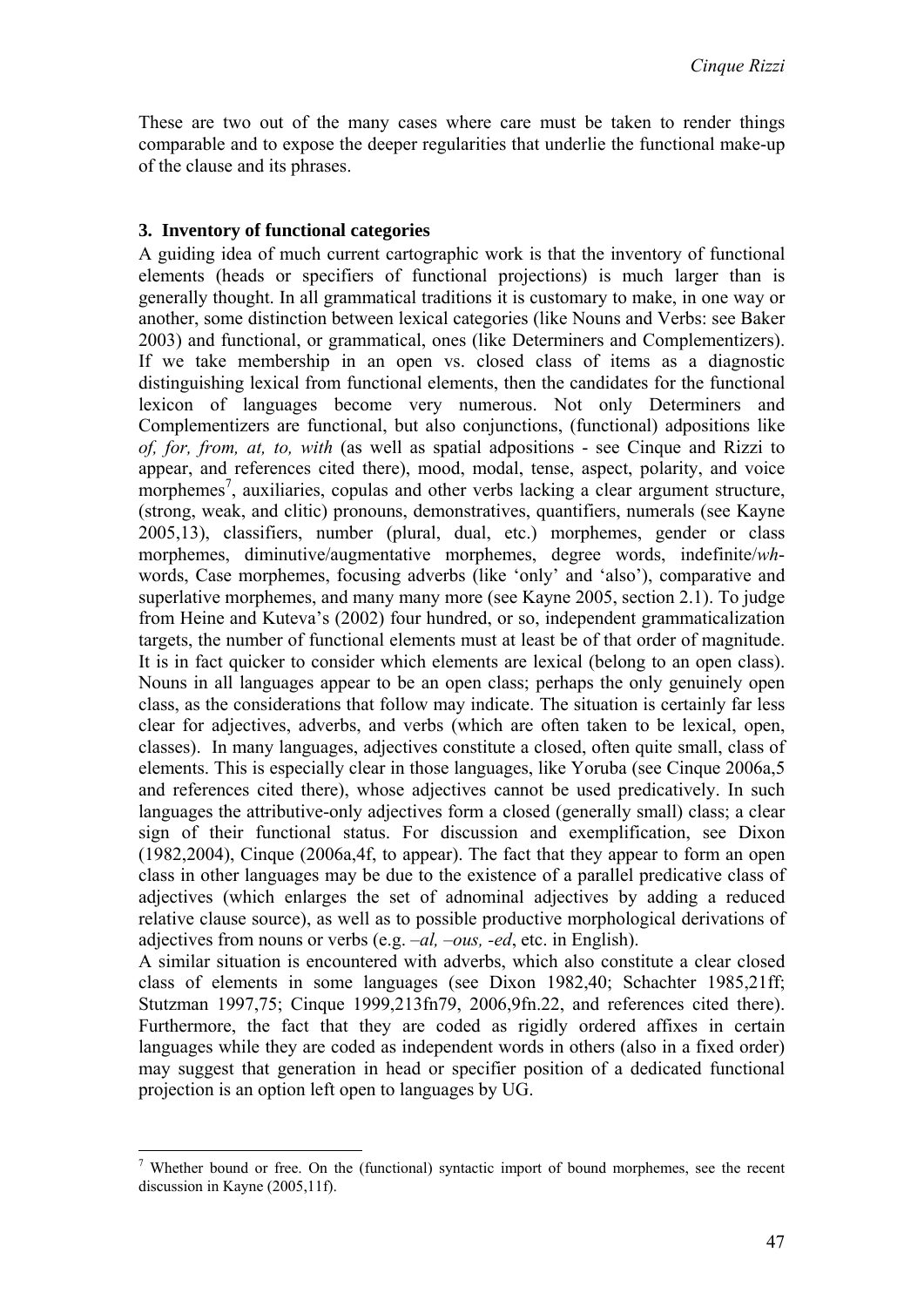If Hale and Keyser's (1993) idea that most transitive and intransitive verbs are not primitive but result from the incorporation of a noun into a limited class of light/general purpose verbs ('do', 'give', 'take', 'put', 'hit', etc.), then even the class of *primitive* verbs may turn out to be closed and relatively small. This seems confirmed by the fact that some languages typically fail to incorporate the noun into the light verb so that most 'verbal meanings' are expressed as  $V + N$  periphrases. This is for example the case of Persian.<sup>8</sup> The typological literature also reports the case of a number of languages from Australia and New Guinea with closed classes of main verbs (see Dixon 1982,225; Pawley 2006).<sup>9</sup>

### **4. Comparative syntax and typology**

Crucial to the cartographic approach is the evidence coming from comparative and, more broadly, typological studies. These alone may help singling out the variety (and the limits) of the functional lexicon of UG. In-depth studies of a single, or of few languages, however deep they may be, fall short of revealing the actual richness of the functional/grammatical structure of UG owing to the often silent character of a certain functional category in a certain language (see Kayne 2005a, 2006). More importantly still, as noted, comparison of many different languages may provide evidence for determining the precise relative order of the different functional projections by combining the partial orders overtly manifested by different languages into what, in principle, should be a unique consistent order/hierarchy, imposed by UG. This presupposes that the order of functional projections is fixed within one language, and, more crucially, across languages; hardly an obvious assumption.

Comparative evidence is also crucial in exposing how certain ordering properties are strictly impossible across languages. Even in cases in which variation is permitted by UG, it is never the case that "anything goes". There are precise limits to the observed cross linguistic variation, a fact which calls for a principled explanation. Consider for example the order of demonstratives, numerals and adjectives with respect to the N (Greenberg's 1963 Universal 20). Even if variation in their relative ordering is extensive, of the 24 mathematically possible orders of the four elements, only 13 are clearly attested in the languages of the world. Apparently only those orders which are obtainable from a unique base order (Dem Num A N) by moving the N (or NP) leftward to higher functional positions in one of the ways independently admitted by the syntax of natural languages (see Cinque 2005 for discussion).

<sup>&</sup>lt;sup>8</sup> "Most verbal constructions in Persian are formed using a light verb such as *kardan* ('do', 'make'), *dâdan* ('give'), *zadan* ('hit', 'strike'). The number of verbs that can be used as light verbs is limited, but these constructions are extremely productive in Persian." (Megerdoomian n.d.). Also see Karimi-Doostan (1997).

<sup>&</sup>lt;sup>9</sup> Interestingly, the literature on agrammatism reports the fact that even main verbs are impaired. See Miceli, Silveri, Villa and Caramazza (1984) (thanks to Franco Denes for pointing out this article to us; there are also cases of selective impairment of the nominal system with verbs relatively spared (Caramazza & Shapiro 2004), but these are much rarer than cases of selective V impairment). If main verbs are the morphological merge of a noun plus one of a closed class of 'grammatical' verbs, their conclusion that "agrammatism is a heterogeneous disorder that implicates damage of both lexical and syntactic mechanisms" (p.220) may have to be reassessed, and perhaps reduced to a disorder of (different types of) purely grammatical mechanisms.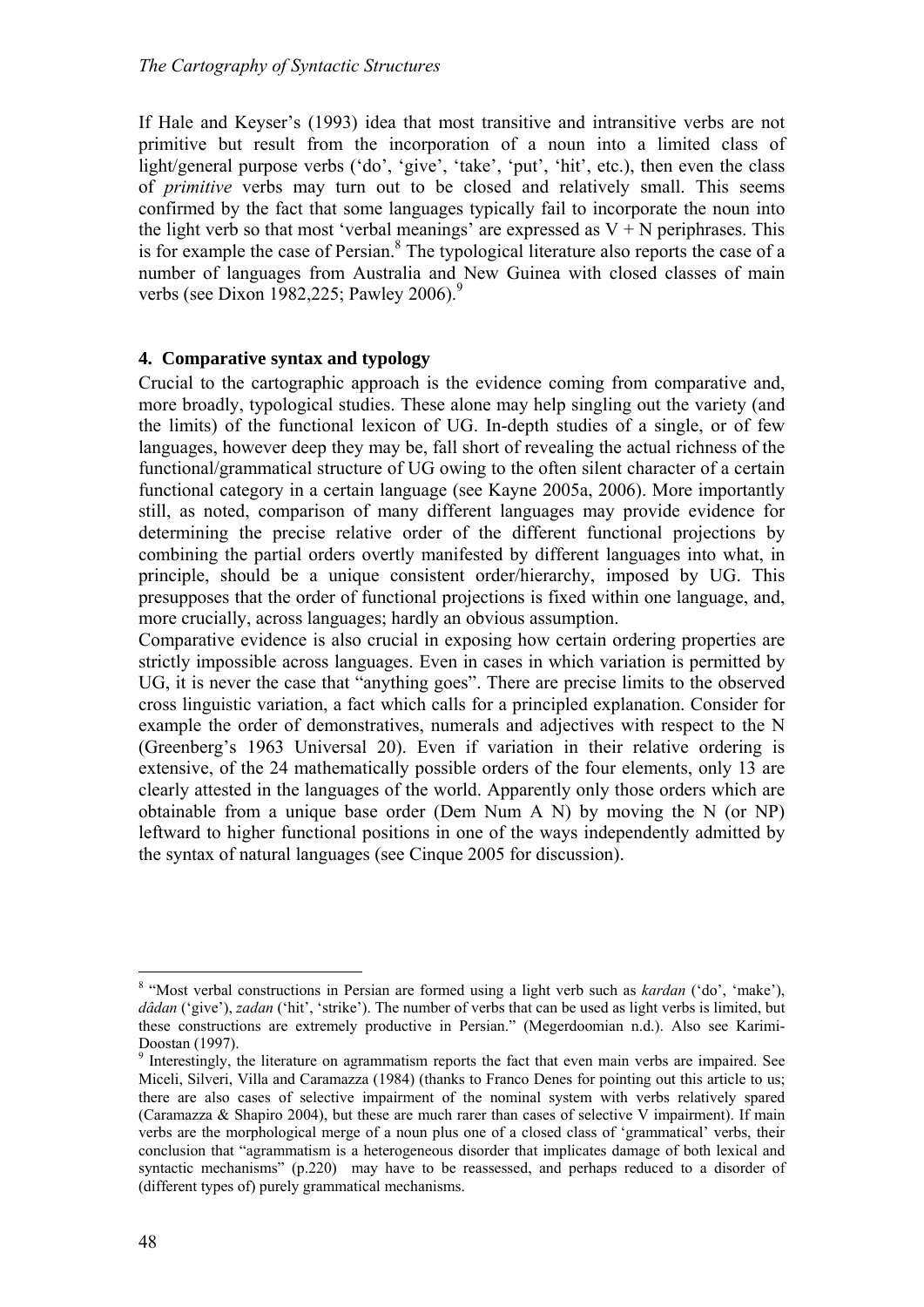#### **5. Cartography and Minimalism**

The cartographic projects have been developed roughly at the same time as the rise and development of the Minimalist Program (Chomsky 1995 and much subsequent work). There is, at first sight, an inherent tension between the complexity of the cartographic representations and the simplicity of the generative devices that minimalist syntax assumes, somehow reflected in the structural poverty of the representations typically found in the minimalist literature. We believe that there is no contradiction between these two directions of research, and the tension, where real, is the sign of a fruitful division of labor. Minimalism focuses on the elementary mechanisms which are involved in syntactic computations, and claims that they can be reduced to extremely simple combinatorial operations, ultimately external and internal Merge, completed by some kind of search operation (Chomsky's Agree) to identify the candidates of Merge. An impoverished computational mechanism does not imply the generation of an impoverished structure: a very simple recursive operation can give rise to a very rich and complex structure, as a function of the inventory of elements it operates on, and, first and foremost, of its very recursive nature. The very simplified structural representations often assumed in the minimalist literature, expressed by the C-T-v-V system, are sometimes taken literally, as substantive hypotheses on the nature of clausal configurations, but the structure of the arguments rarely implies a literal interpretation, and often is compatible with an interpretation of C-T-v-V as a shorthand for more complex cartographic structures (a fact explicitly acknowledged, e.g., in Chomsky 2001, fn. 8), with C, T, and v taken as "abbreviations" standing for complex zones of the functional structure. The division of labor here is that Minimalism focuses on the generating devices, and cartography focuses on the fine details of the generated structures, two research topics which can be pursued in parallel in a fully consistent manner, and along lines which can fruitfully interact (see Cinque 1999, section 6.2, Rizzi, 2004a, introduction and Belletti 2008, introduction, for relevant discussion).

In fact, cartographic studies are based on general guidelines which are at the heart of the minimalist program. Minimalism has introduced a principled typology of UG principles, which are traced back to only two kinds of broad categories: principles dictated by the needs of the interface systems, determining the proper legibility and usability of the interface representations, and economy/locality principles, constraining the functioning of the computing machine.

The first class includes principles determining the mapping of a hierarchical structure into a linear sequence expressible by the human articulatory system, such as Kayne's (1994) Linear Correspondence Axiom and its variants; and principles ensuring the expressibility of properties required by the human conceptual-intentional systems and by the needs of an efficient communication: properties of argument structure, referential dependencies, scope, and informational packaging in discourse and dialogue. All these aspects play a critical role in cartographic studies. Much work on the reordering of elements generating superficial exceptions to the hierarchical order crucially makes extensive use of remnant movement (e.g. Cinque 1999, Koopman and Szabolcsi 2000, but also much work on the left peripheral positions of *wh* operators in Romance languages and dialects by Munaro, Obenauer, Poletto, Pollock), a direct offspring of the antisymmetric approach. Work on the cartography of the verbal system (Ramchand 2008) and of prepositions (Svenonius 2008b and the contributions collected in Cinque and Rizzi to appear) investigate the syntactic correlates of argument structure in structural approaches to the lexiconsyntax interface inspired by Hale and Keyser's (1993) perspective. Much work on the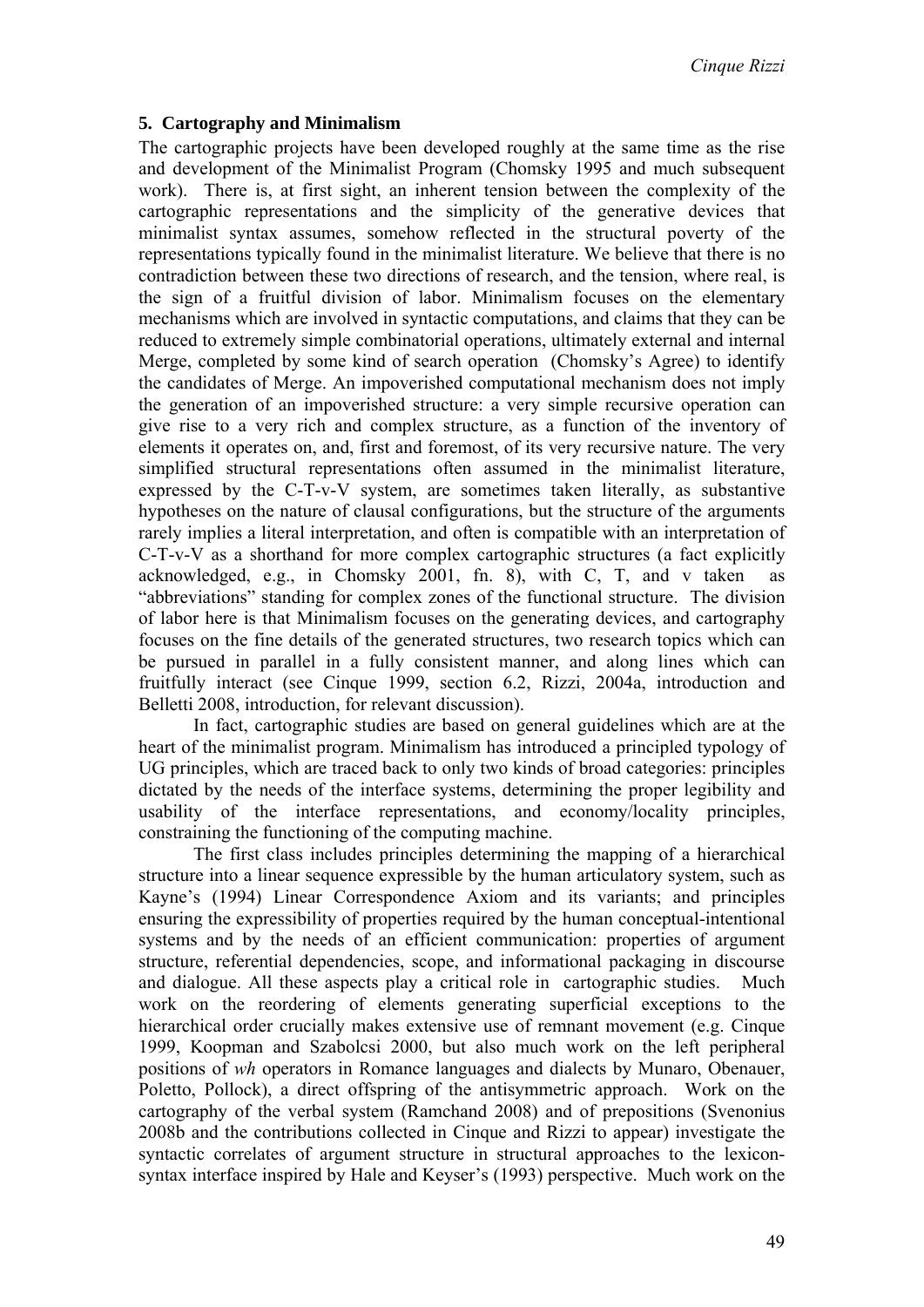fine structure of the left periphery investigates the syntax of dedicated scope-discourse positions in various languages: Romance (Rizzi 1997, Benincà & Poletto 2004 and many other contributions in Rizzi 2004a and, on Romance dialects, Manzini and Savoia 2005), Germanic (Grewendorf 2002, Haegeman 2006), West African languages (Aboh 2004, 2007), Creole languages (Durrleman 2007), East Asian languages (Endo 2007, Tsai 2007).

 The study of locality/economy is also central to the cartographic endeavor, in that the positional articulation uncovered by cartographic studies offers a sound basis for establishing a principled typology of positions which is required by the analysis of intervention locality: within the Relativized Minimality tradition (Rizzi 1990), an intervener of "the same kind" as the target of movement blocks a movement chain; the typology of positions cannot be established in the traditional terms of the A/A' distinction, too coarse, nor in terms of a featural identity between the target and the intervener (too selective), and seems to require a feature-driven typology of an intermediate level of granularity, which can be directly related to the cartographic structures (Rizzi 2004, Starke 2001, Grillo 2008).

One point in which cartographic studies seem to us to fruitfully implement general simplicity guidelines which are proper of minimalism is the study of the elements of syntactic computations. One useful heuristic principle which has guided much cartographic work is the maxim "one (morphosyntactic) property – one feature – one head". This guideline does not exclude the possibility that featurally complex heads may arise in syntax, but they cannot be "atoms" of the syntactic computations, they can only arise through derivational procedures, namely head movement, which may create a complex conglomerate of features by moving featurally simple heads into other heads (it does not matter here whether head movement literally extracts a head from its projection, or is a kind of phrasal movement "in disguise"). It is this kind of intuition which guided the "unpacking" of the Infl node of early P&P analyses into its elementary component. Of course, a single surface position may express both the lexical content, tense, mood and subject agreement (as Italian present subjunctive *part-a-no* "that they leave"), but this is done through movement of the verbal head picking up the various elementary specifications. Similar considerations hold for the unpacking of the C node, of the determiner system, etc.

The basic intuition that cartographic studies try to validate empirically is that natural language design opts for local simplicity whenever possible: each syntactic head has a simple featural specification and can enter into few simple relations with its associates. Preservation of local simplicity is the effect massively produced by the pervasive presence of movement in natural language syntax. Consider for instance A' movement chains, configurations which transparently arise to associate two kinds of interpretive properties to certain expressions. So, the expression *this book* must be interpreted as the thematic argument of the verb *read*, and as the topic of the structure in (3):

## (3) This book, I will read tomorrow

Natural languages express this state of affairs by having the element occur twice, once in the thematic position and once in the left peripheral position dedicated to topicality. The assignment of argumental thematic properties is, uncontroversially, a matter of head-dependent relation: the verb assigns a certain thematic role to its immediate dependent. What about a scope-discourse property like topicality? The line pursued by cartographic studies is that scope-discourse properties are assigned to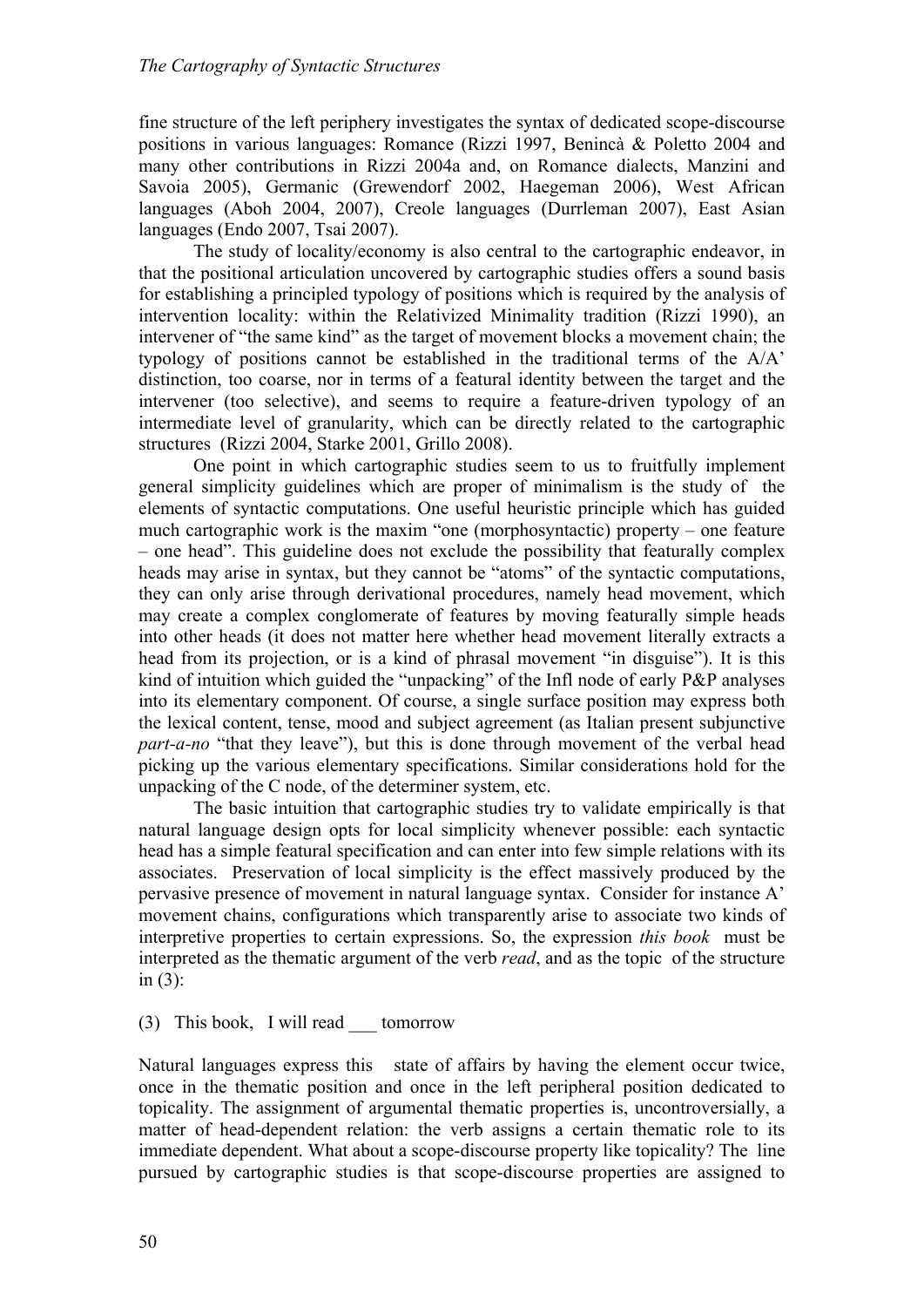elements in a configurationally uniform way, *mutatis mutandis*: there is a dedicated head, Top, normally occurring in the left periphery of the clause, which activates the interpretive instruction "my specifier is to be interpreted as the topic, and my complement as the comment". Under the copy theory of traces the full representation of  $(3)$  is

(4) This book  $\lceil$  Top  $\lceil$  I will read  $\leq$  this book  $\geq$  tomorrow  $\lceil$   $\rceil$ Topic Comment

with the silent copy in object position notated within angled brackets (on traces as silent copies see Chomsky 1995, Sportiche 2007, a.o.). Each head expresses a single property, we do not have complex heads simultaneously assigning to their dependents the complex of properties "patient of the verb *and* topic of the clause": natural languages opt for local simplicity, simple featural specifications on heads and local attribution of simple interpretive properties, even though the price to pay is a certain increase of global complexity, a richer functional structure and the multiple occurrence (or "movement") of an element in distinct structural positions. Similar considerations hold for other types of A' constructions such as focus, questions, relatives, exclamatives, comparatives, etc.

A brief comment on representations like (4). The postulation of a Top head is immediately supported by the fact that in many languages a Top marker is in fact morphologically realized, i.e. Gungbe *yà* (Aboh 2004, 2007), Japanese *wa* (for a particular kind of topic), etc. A partial analogy can be drawn between such leftperipheral markers for scope-discourse semantic properties (topic, focus, Q, etc.) and inherent case for argumental properties (instrumental, locative, benefactive,…): both morphosyntactic entities mark certain interpretive properties of one or the other kind, and both may superficially vary across languages in that they may or may not have a morphophonological realization.

This conception of A' configurations implements in a very straightforward way the minimalist guideline according to which movement is a device to express an interface effect, and, more generally, that linguistic computations are driven by the satisfaction of certain expressive needs of the interface systems (Fox 2000, Reinhart 2006). Among the advantages of this way of looking at things is the fact that A' movement conforms to the general fact that movement is formally triggered by the featural constitution of a c-commanding head. More importantly, this conception makes possible a very transparent approach to the interface between syntax and semantics-pragmatics: peripheral functional heads can be seen as overt "flags" carrying very transparent instructions to the interface systems on how their immediate dependents are to be interpreted.

An objection which is sometimes raised against this view is that it seems to threaten the thesis of the autonomy of syntax. Granting the historical importance of the autonomy thesis in the process of properly structuring a rigorous and well-defined theory of syntax, we fail to see the force of this objection. First of all, we do not see why this conception should be perceived as more of a threat to the autonomy of syntax then the Theta Criterion, or the Projection Principle, or the theta-related character of inherent case assignment, or any other principle aiming at illustrating the transparency (ultimately, the simplicity) of the mapping between form and interpretation. Secondly, we fail to see any empirical or conceptual advantage in a system of syntactic heads solely using interpretively opaque elements such as Inflection rather than Tense or Aspect, Complementizer rather than Focus, Topic or Q marker, and so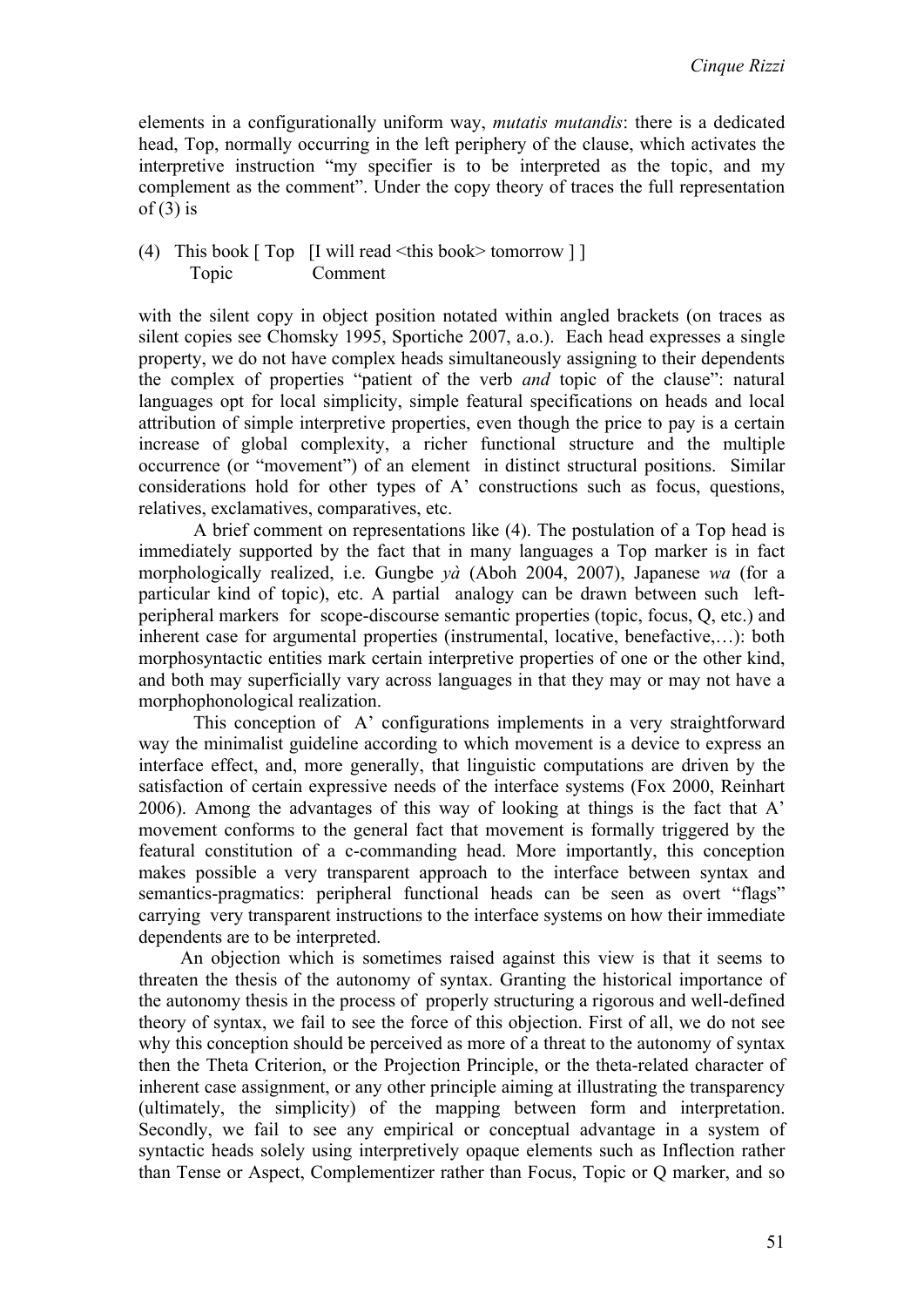on. Conceptually, a transparent mapping surely is the null hypothesis, any deviation from which would require clear supporting evidence. Empirically, the transparent view is supported by much overt morphological evidence found across languages. Our own feeling is that the issue of cartography and the autonomy thesis should be looked at in the diametrically opposite perspective. The cartographic studies can be seen as an attempt to "syntacticize" as much as possible the interpretive domains, tracing back interpretive algorithms for such properties as argument structure (Hale and Keyser 1993 and much related work), scope, and informational structure (the "criterial" approach defended in Rizzi 1997 and much related work) to the familiar ingredients uncovered and refined in half a century of formal syntax. To the extent to which these efforts are empirically supported, they may shed light not only on syntax proper, but also on the structure and functioning of the cognitive systems at the interface with the syntactic module.

## **6. Hierarchies, Syntax and Semantics**

Cartographic studies have drawn detailed structural maps holding across languages, and have made it plausible that core aspects of the functional structure may be universal. One important question which arises is: where does the hierarchy, and its universal properties, come from? It is hard to imagine that the hierarchy may be an irreducible property of UG, disconnected from any other aspect of human cognition; it is also hard to believe that the hierarchy may be a purely arbitrary "cultural" property, rediscovered by every language learner in the same form, language after language, on the basis of pure inductive learning. So, there must be some principles determining the hierarchical sequence, and guiding the child to "rediscover" it in the course of language acquisition.

In some cases, it is very plausible that certain aspects of the hierarchy (like the relative height, or scope, of the elements that constitute it) depend on independent properties of their semantics, even though precisely what elements make up the hierarchy may simply be the result of the linguistic crystallization of a particular set of cognitive categories among the many more that simply do not find a grammatical encoding in UG. Consider for instance the fact that many languages allow a proliferation of left peripheral topics, while the left-peripheral focus position (if a language uses it at all) appears to be invariably unique. It is plausible that this difference may be derivable from the very interpretive properties of topic and focus (Rizzi 1997). If the leftperipheral focal head assigns the focus interpretation to its specifier, and the presupposition interpretation to its complement,

(5) [ XP [ Foc YP ] ] Focus Presupp.

then a recursion of (5), e.g. with YP headed by a Foc head, would yield an interpretive clash: YP would be presupposed, but would contain a focal constituent. So, the recursion is barred. On the other hand nothing blocks the recursion of a topic phrase: no interpretive property of the comment excludes that it may in turn have a topiccomment structure. Individual languages may opt for a unique topic position as a matter of parametric choice, e.g., in V-2 languages, but there is no universal prohibition stemming from a plausible interpretive constraint in this case. Another example may be the fact that, in the structure of the IP, the element expressing epistemic modality typically is higher than tense: presumably the modality must be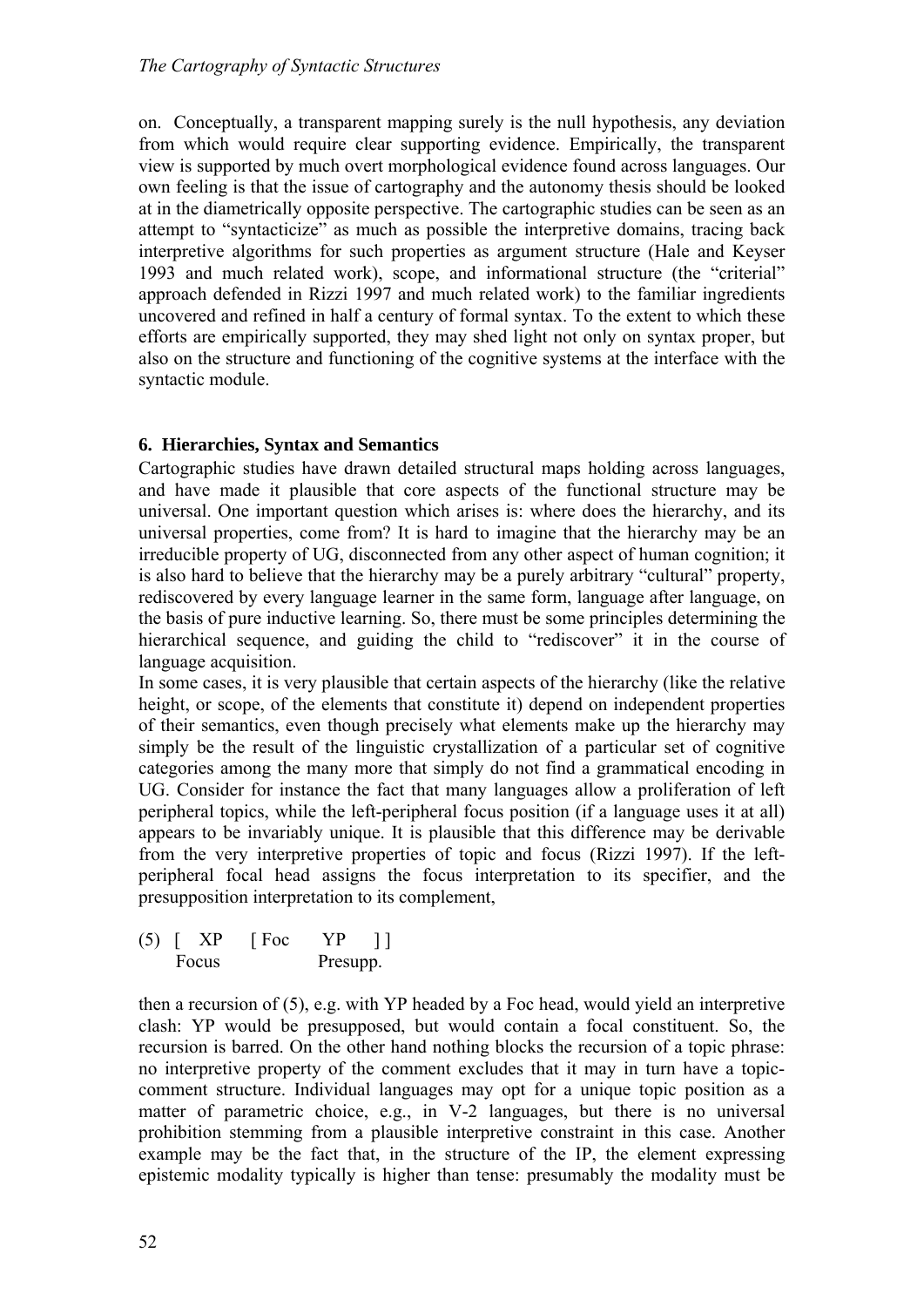evaluated over a complete proposition, including the tense specification. Similar considerations may hold for the universal order epistemic modality > root modality, tense > aspects, etc.

In other cases, aspects of the hierarchy may be determined by syntactic constraints on movement. Consider for instance the fact that in many languages leftperipheral topic and focus can cooccur in the fixed order Topic – Focus (e.g., Hungarian: Kiss 1995). This may be due to the fact that Focus often requires movement of the inflected verb to C (possibly a property related to the quantificational character of Focus), while Topic does not. In a language requiring inversion with Focus, the order Focus Topic would then be blocked by the impossibility of moving the inflected verb past the Topic head, ultimately a case of the Head Movement Constraint (Travis 1984). The validity of a syntactic account of this sort is supported by the fact that the order Focus Topic seems indeed to be possible in a language like Italian, which does not require verb movement with focus. This strongly supports the view that in this case there is no general scope property enforcing a particular order. Along similar lines, one can observe that if a position has island-creating properties, it must be higher than other positions filled by movement: so, for instance, the Hanging Topic (which has island creating properties) must precede the ordinary topic expressed in Romance by Clitic Left Dislocation (Cinque 1990, Beninca' & Poletto 2004). On certain connections between the theory of movement and the hierarchy see Abels (2007).

Going back to the constraining effects of semantics, a qualification is needed. Clearly, it is not the case that any imaginable semantic property or distinction can be grammaticalized, expressed by a functional element, a special morphology, a morphosyntactic feature<sup>10</sup>: there is a fairly restrictive universal set of properties that can be expressed by the functional elements entering into the different hierarchies associated to clauses and phrases. So, syntax is heavily constrained by semantics, but is not totally malleable: on the one hand, it respects purely syntactic constraints (such as locality effects); on the other hand, it is often the case that a syntactic device has a core semantic function, but it often acquires an independent life of its own, as it were, extending its scope well beyond its core semantic function. Consider, for instance, grammatical gender, whose core function is the expression of natural gender, but which gets extended to express an arbitrary classification in the nominal lexicon; the expression of tense, situating the event in time with respect the utterance time, but extending to become an obligatory property of the clausal hierarchy, so that also a tenseless mathematical or logical truth must be expressed via a tensed sentence; the subject – predicate articulation expressing the "aboutness" relation, but becoming a general, obligatory property of clausal structures, which forces the use of expletives if the event is not presented about a particular argument; etc. Syntax is organized to express meaning, but does not dissolve into the mere organization of meaningful units: UG expresses the possible items of the functional lexicon and the way in which they are organized into hierarchies, tailored on the needs of the expression of meanings, but not reducing to them.

 $10$  For example, in the extended projection of a NP, we find evidence for different types of quantifiers, demonstratives, numerals, for functional categories of diminutivazation, numerical approximation, etc., but we never find expressed, it seems, distinctions relating to the magical or non magical character of a number (as opposed to its approximation), nor specialized forms meaning dear-to-me, (dear-to you,) not-dear-to-me-and-you parallel to the universal demonstrative distinctions close-to-me, (close-toyou,) not-close-to-me-and-you. One could easily multiply such theoretically possible, yet non-existing, functional distinctions (also see Cinque 1999,224fn.10, and related text).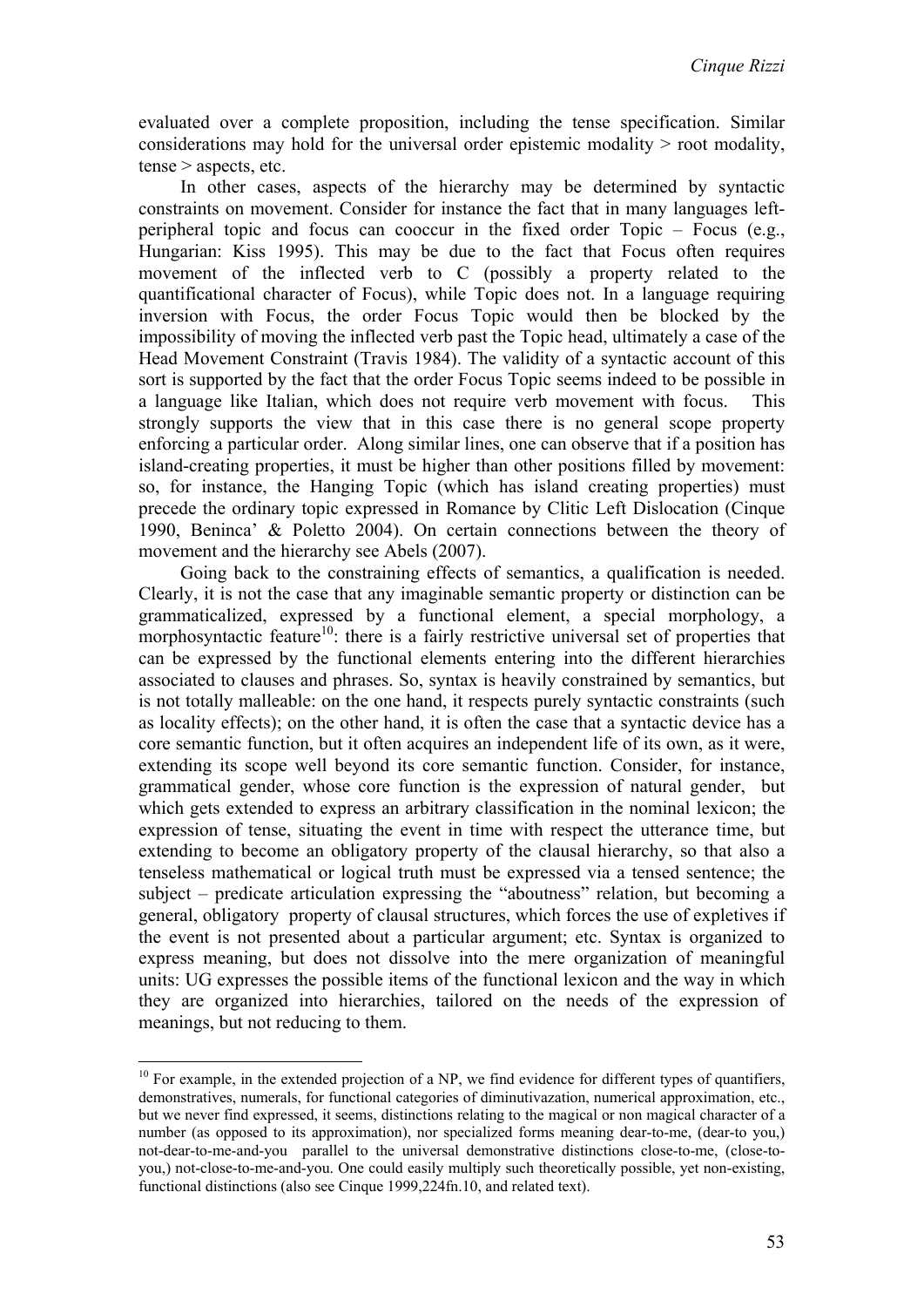#### **References**

- Abels, Klaus. 2007. Towards a Restrictive Theory of (Remnant) Movement. CASTL, Tromsø.
- Abney, Steven P. 1987. *The English noun phrase in its sentential aspect*. Ph.D. Dissertation, MIT
- Aboh, Enoch. 2004. *The Morphosyntax of Complement-Head Sequences*. New York: Oxford University Press
- Aboh, Enoch. 2007. Information structuring begins with numeration. ACLC, University of Amsterdam.
- Asbury,Anna, Jakub Dotlačil,Berit Gehrke, Rick Nouwen, eds., 2008. *Syntax and Semantics of Spatial P*. Amsterdam: Benjamins
- Baker, Mark. 1985. The Mirror Principle and Morphosyntactic Explanation. *Linguistic Inquiry* 16.373-416
- Baker, Mark. 2003. *Lexical Categories*. Cambridge: Cambridge University Press.
- Belletti, Adriana. 1990. *Generalized Verb Movement*. Turin: Rosenberg and Sellier
- Belletti, Adriana. ed., 2004. *Structures and Beyond. The Cartography of Syntactic Structures, vol.3*, New York: Oxford University Press
- Belletti, Adriana. 2008. *Structures and Strategies*. London: Routledge
- Benincà, Paola. 2001. The Position of Topic and Focus in the Left Periphery. In G.Cinque and G.Salvi, eds., *Current Studies in Italian Syntax. Essays offered to Lorenzo Renzi*. 39-64. Amsterdam: Elsevier North-Holland
- Benincà, Paola. 2006. A detailed map of the left periphery of medieval Romance. In R.Zanuttini, H.Campos, E.Herburger and P.Portner, eds., *Crosslinguistic research in syntax and semantics: Negation, tense and clausal architecture.* 53-86. Washington (D.C.): Georgetown University Press
- Benincà, Paola and Cecilia Poletto. 2004. Topic, Focus, and V2. Defining the CP Sublayers. In L.Rizzi, ed., *The Structure of CP and IP. The Cartography of Syntactic Structures, vol.2*. 52-75. New York: Oxford University Press.
- Benincà, Paola and Nicola Munaro, eds., forthcoming. *Mapping the Left Periphery. The Cartography of Syntactic Structures, vol.5*, New York: Oxford University Press
- Bianchi Valentina. 2006. On the syntax of personal arguments. *Lingua* 116, 2023- 2067.
- Bobaljik, J.D. 1999. Adverbs: the hierarchy paradox. *Glot International* 4: 27-28.
- Bobaljik, Jonathan D. and Höskuldur Thráinsson. 1998. Two heads aren't always better than one *Syntax* 1: 37–71
- Bocci, Giuliano. 2004. Contrastive Focalisation on Topics and Preverbal Subjects in Italian. *Rivista di Grammatica Generativa* 29.3-60
- Brugè, Laura. 2002. The Position of Demonstratives in the Extended Nominal Projection. In G.Cinque, ed., *Functional Structure in DP and IP. The Cartography of Syntactic Structures. Vol.1*.15-53. New York: Oxford University Press.
- Caramazza, Alfonso and Kevin Shapiro. 2004. Language Categories in the Brain. In Belletti, ed., *Structures and Beyond. The Cartography of Syntactic Structures, vol.3*. 15-38. New York: Oxford University Press
- Cardinaletti, Anna. 2004. Towards a Cartography of Syntactic Positions. In L.Rizzi, ed., *The Structure of CP and IP. The Cartography of Syntactic Structures, vol.2*. 115-165. New York: Oxford University Press
- Carlson, Greg N. 1983. Marking Constituents. In F.Heny and B.Richards, eds., *Linguistic Categories: Auxiliaries and Related Puzzles. Vol.1*. 69-98. Dordrecht: Reidel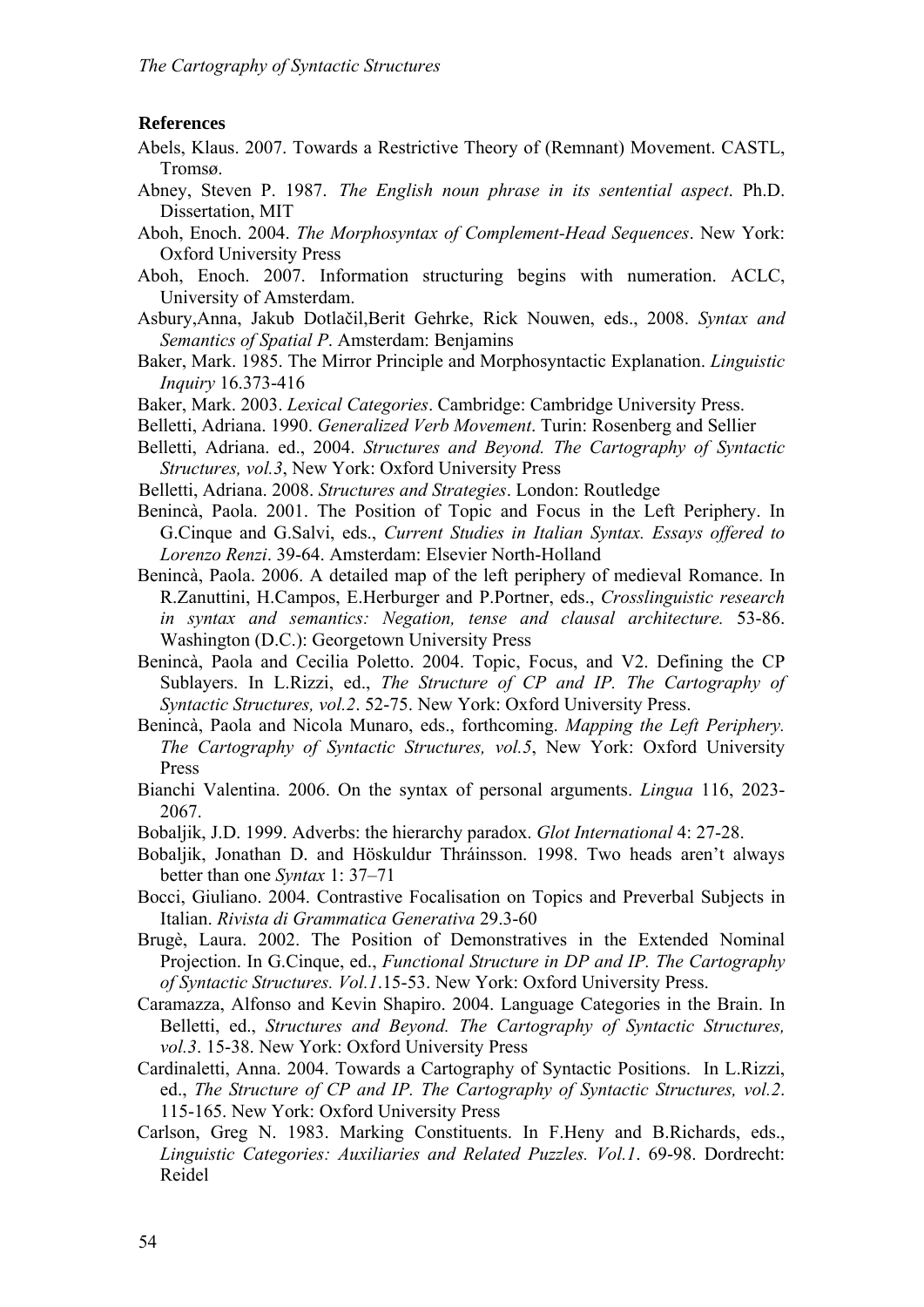- Chesi, Cristiano. 2005. *Phases and cartography in linguistic computation: toward a cognitively motivated computational model of linguistic competence*. PhD Dissertation, University of Siena.
- Chomsky, Noam. 1957. *Syntactic Structures*. The Hague: Mouton
- Chomsky, Noam. 1986. *Barriers*. Cambridge, Mass.: MIT Press
- Chomsky, Noam. 1995. The Minimalist Program. Cambridge, Mass.: MIT Press
- Chomsky, Noam. 2001. Derivation by Phase. In M.Kenstowicz (ed.) *Ken Hale: A Life in Language*. 1-52. Cambridge, Mass.: MIT Press
- Cinque, Guglielmo. 1990. *Types of A-bar Dependencies*. Cambridge, Mass.: MIT Press
- Cinque, Guglielmo. 1994. On the Evidence for Partial N-movement in the Romance DP. In G.Cinque, J.Koster, J.-Y.Pollock, L.Rizzi and R.Zanuttini (eds.) *Paths Towards Universal Grammar. Studies in Honor of Richard S. Kayne*. 85-110. Washington (D.C.): Georgetown University Press
- Cinque, Guglielmo. 1999. *Adverbs and Functional Heads. A Cross-linguistic Perspective*. New York: Oxford University Press
- Cinque, Guglielmo, ed., 2002. *Functional Structure in DP and IP. The Cartography of Syntactic Structures, vol.1*, New York: Oxford University Press
- Cinque, Guglielmo. 2004. Issues in adverbial syntax. *Lingua* 114.683-710
- Cinque, Guglielmo. 2005. Deriving Greenberg's Universal 20 and its Exceptions. *Linguistic Inquiry* 36. 315-332
- Cinque, Guglielmo. 2006a. *Restructuring and Functional Heads. The Cartography of Syntactic Structures, vol.4*, New York: Oxford University Press
- Cinque, Guglielmo. 2006b. Are all languages 'Numeral Classifier Languages'? *Rivista di grammatica generativa* 31.119-122
- Cinque, Guglielmo. 2008. The Fundamental Left-Right Asymmetry of Natural Languages. In S.Scalise et al., eds., *Universals of Language Today*. Dordrecht: Springer
- (http://dspace-unive.cilea.it/handle/10278/214)
- Cinque, Guglielmo. To appear. *The Syntax of Adjectives. A Comparative Study*.
- Cinque, Guglielmo and Luigi Rizzi. To appear. *Mapping Spatial PPs. The Cartography of Syntactic Structures, vol.6*. New York: Oxford University Press
- Cruschina, Silvio. 2006. Informational focus in Sicilian and the left periphery. In M.Frascarelli, ed., *Phases of Interpretation*. 363-385. Berlin: Mouton de Gruyter
- Dixon, Robert M.W. 1982. *Where have all the adjectives gone? And other essays in semantics and syntax*. Berlin: Mouton Publishers
- Dixon, Robert M.W. 2004. Adjective classes in typological perspective. In R.M.W., Dixon, A. Aikhenvald, eds., *Adjective Classes: A Cross-linguistic Typology*. 1-49. Oxford: Oxford University Press
- Durrleman, Stephanie. 2007. *The Syntax of Jamaican Creole A Cartographic Perspective*. PhD Dissertation, University of Geneva.
- Emonds, J. (1978) "The verbal complex V'-V in French". *Linguistic Inquiry*, 9:151- 175.
- Endo, Yoshio. 2007. *Locality and Information Structure A Cartographic Approach to Japanese*. Amsterdam: Benjamins.
- Fox, Danny. 2000. *Economy and Semantic Interpretation*. Cambridge, Mass.: MIT Press.
- Frascarelli, Mara and Roland Hinterhölzl. 2007. Types of Topics in German and Italian. In S. Winkler and K. Schwabe, eds., *On Information Structure, Meaning and Form.* 87-116. Amsterdam: Benjamins.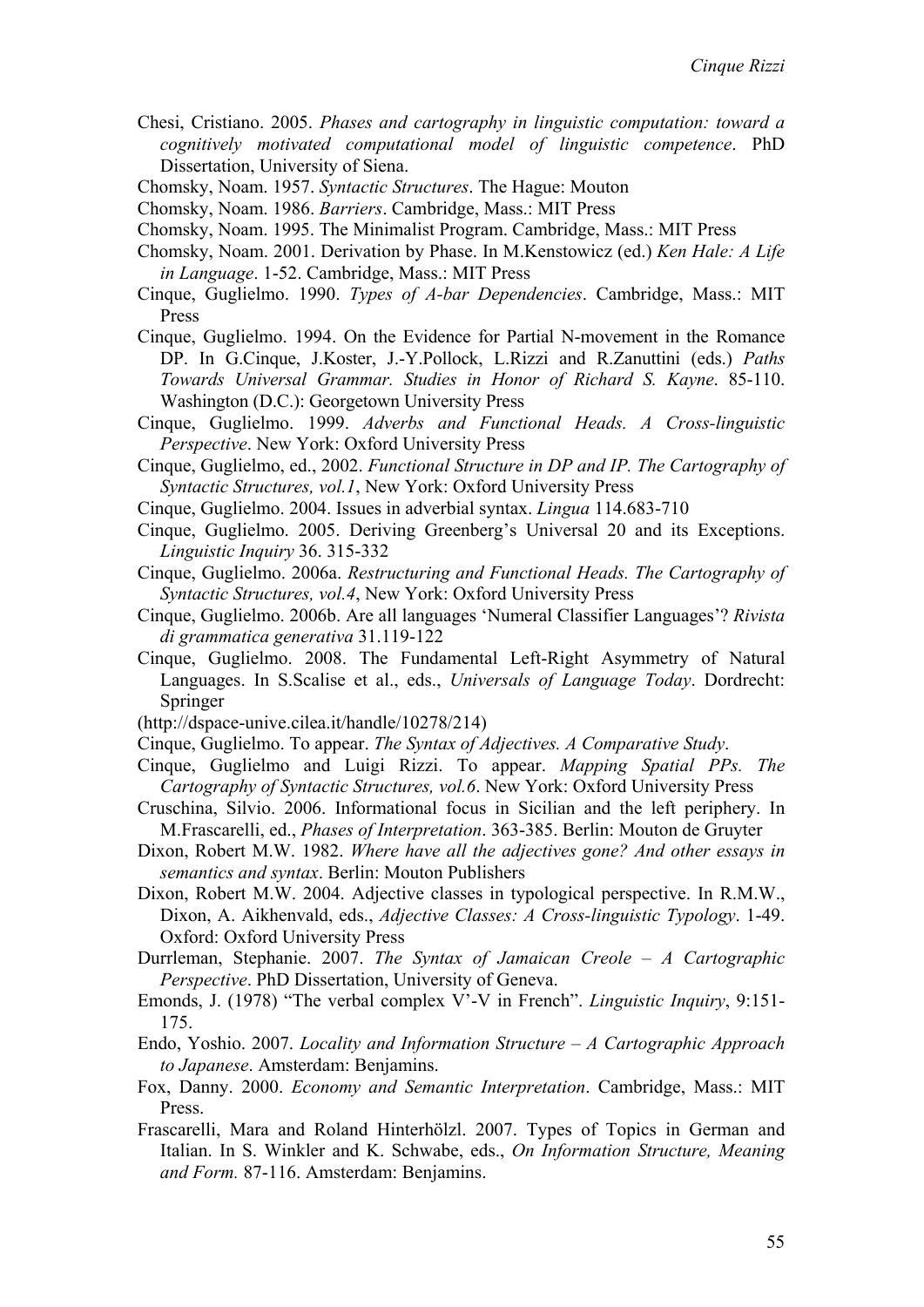- Frascarelli, Mara and Annarita Puglielli. To appear. Focus in the Force-Fin System. Information Structure in Cushitic Languages. In Enoch Aboh, K. Hartmann and M. Zimmermann, eds., *Focus Strategies: Evidence from African languages*. Berlin: Mouton de Gruyter.
- Fukui, Naoki. 1995. *Theory of Projection in Syntax.* Stanford, CA: CSLI Publications.
- Furuya, Kaori. 2008. DP hypothesis for Japanese "bare" noun phrases. *University of Pennsylvania Working Papers in Linguistics* 14.149-162
- Giusti, Giuliana. 2002. The Functional Structure of Noun Phrases. A Bare Phrase Structure Approach. In G.Cinque, ed., *Functional Structure in DP and IP. The Cartography of Syntactic Structures, vol.1*. 54-90. New York: Oxford University Press
- Greenberg, Joseph. 1963. Some universals of grammar with particular reference to the order of meaningful elements. In J.Greenberg, ed., *Universals of language*. 73–113. Cambridge, Mass.: MIT Press.
- Grewendorf, Günther. 2002. Left Dislocation as Movement. In S. Manck & J. Mittelstaedt, eds., *Georgetown University Working Papers in Theoretical Linguistics* 31-81
- Grillo, Nino. 2008. Generalized Minimality Syntactic Underspecification in Broca's Aphasia. PhD Dissertation, University of Utrecht, University of Siena. Distributed by LOT
- Haegeman, Liliane. 2006. Argument Fronting in English, Romance ClLD and Left Periphery. In R.Zanuttini, H.Campos, E.Herburger and P.Portner, eds., *Crosslinguistic research in syntax and semantics: Negation, tense and clausal architecture.* 27-52. Washington (D.C.): Georgetown University Press
- Hale, Kenneth and Jay S. Keyser. 1993. On argument structure and the lexical expression of syntactic relations. In K. L. Hale and S. J. Keyser eds. *The View from Building 20: A Festschrift for Sylvain Bromberger*. 53-109. Cambridge, Mass.: MIT Press.
- Heine, Bernd and Tania Kuteva. 2002. *World Lexicon of Grammaticalization*. Cambridge: Cambridge University Press
- Joos, Martin, ed., 1957. *Readings in Linguistics I.* New York: American Council of Learned Society
- Karimi-Doostan, G. 1997. *Light Verb Constructions in Persian and Kurdish*. Ph.D.Dissertation, University of Essex.
- Kayne, Richard S. 2003. Silent years, silent hours. In L.-O.Delsing, C.Falk, G.Josefsson, and H.Á. Sigurðsson, eds., *Grammatik i fokus. Festskrift till Christer Platzack den 18 november 2003.* 209-226. Lund: Wallin & Dalholm
- Kayne, Richard S. 2005a. Some notes on comparative syntax, with special reference to English and French. In G.Cinque and R.S.Kayne, eds., *The Oxford Handbook of Comparative Syntax*. 3-69. New York: Oxford University Press

Kayne, Richard S. 2005b. *Movement and Silence*. New York: Oxford University Press

- Kayne, Richard S. 2006. On Parameters and on Principles of Pronunciation. In H.Broekhuis, N. Corver, R. Huybregts, U. Kleinhenz and J. Koster, eds., *Organizing Grammar. Linguistic Studies in Honor of Henk van Riemsdijk*. 289- 299. Berlin: Mouton de Gruyter
- Kiss, Katalin, ed., 1995. *Discourse–Configurational Languages*. New York: Oxford University Press.
- Koopman, Hilda and Dominique Sportiche. 1991. The Position of Subjects. *Lingua* 85.211-258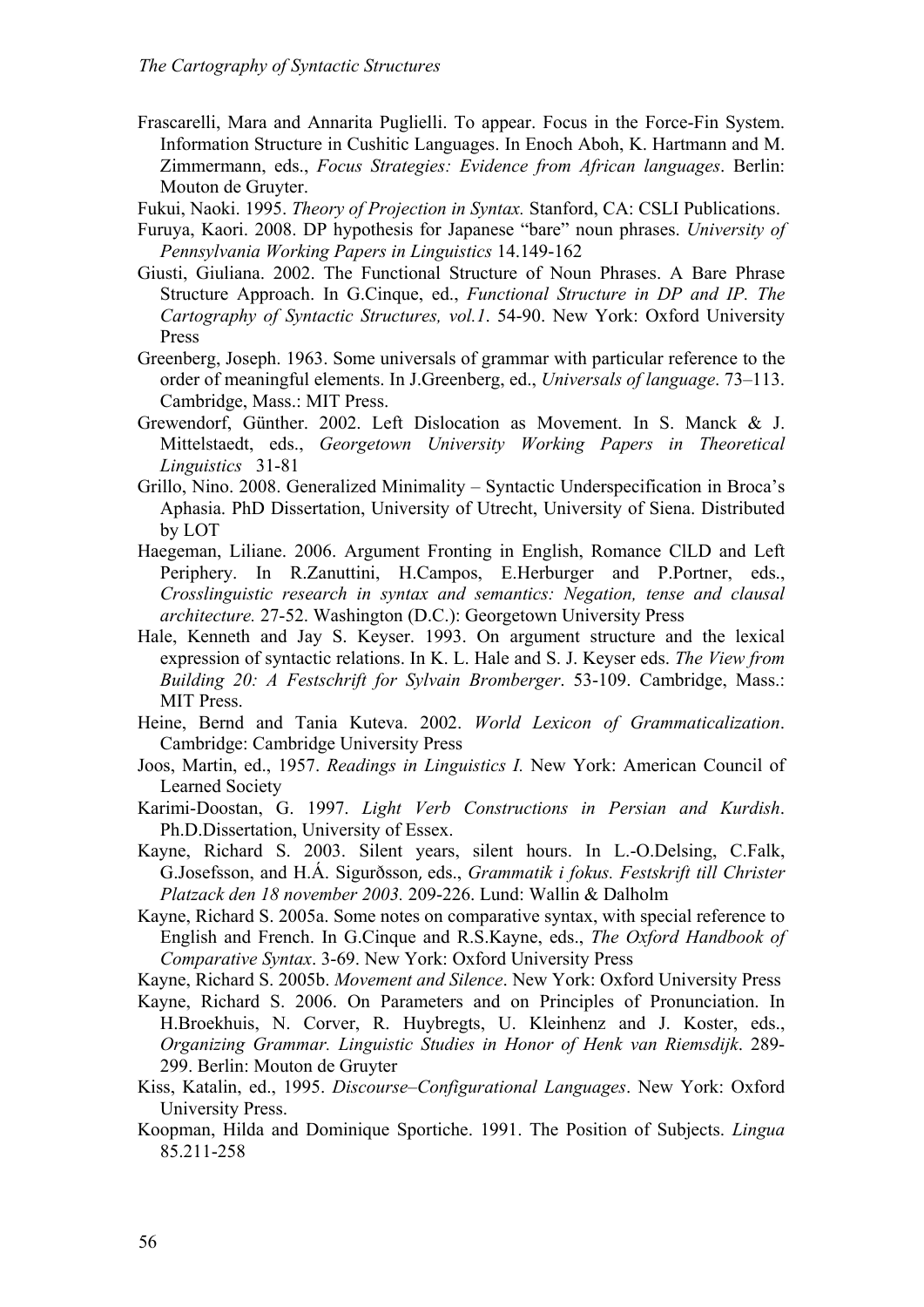- Koopman, Hilda and Anna Szabolcsi. 2000. *Verbal Complexes*. Cambridge, Mass.: MIT Press
- LaPolla, Randy and Dory Poa (2002) "On Describing Word Order", ms., City Univ. of Hong Kong (downloadable fromhttp://personal.cityu.edu.hk/%7Ectrandy/describingwo.pdf).

Megerdoomian, Karine. n.d. http://crl.nmsu.edu/Research/Projects/shiraz/ling/morph.html

- Manzini, M. Rita and Leonardo Savoia. 2005. *I dialetti italiani e romanzi*. Alessandria: Edizioni dell'Orso
- Miceli, Gabriele, M.Caterina Silveri, Giampiero Villa and Alfonso Caramazza. 1984. On the Basis for the Agrammatic's Difficulty in Producing Main Verbs. *Cortex* 20.207-220.
- Mioto, Carlos. 1999. A periferia esquerda no português brasileiro. Ms., Universidade Federal de Santa Catarina, University of Siena.
- Nicolis, Marco. 2008. Reinforcers in Italian: DP-internal and Left Peripheral. To appear in Proceedings of CLS 41.
- Nilsen, Øystein. 2003. *Eliminating positions: syntax and semantics of sentential modification*. PhD
- dissertation, Utrecht University.
- Pawley, Andrew. 2006. Where have all the verbs gone? Remarks on the organisation of languages with small, closed verb classes. Paper presented at the *11th Biennenial Rice University Linguistics Symposium, 16-18 March 2006* (http://www.ruf.rice.edu/~lingsymp/Pawley\_paper.pdf).
- Pereltsvaig, Asya. 2007. On the Universality of DP: A View from Russian". *Studia Linguistica* 61.59-94
- Poletto, Cecilia. 2000. *The Higher Functional Field. Evidence from Northern Italian Dialects.* New York: Oxford University Press
- Pollock, Jean-Yves. 1989. Verb Movement, Universal Grammar, and the Structure of IP. *Linguistic Inquiry* 20.365-424
- Progovac, Ljiljana. 1998. Determiner Phrase in a language without determiners. *Journal of Linguistics* 34.165–179
- Ramchand, Jillian. 2008. *Verb Meaning and the Lexicon : A first Phase Syntax*. Cambridge: Cambridge University Press
- Reinhart, Tanya. 2005. *Interface Strategies Reference-set Computation*. Cambridge, Mass.: MIT Press
- Rizzi, Luigi. 1985. Two notes on the linguistic interpretation of Broca's aphasia. In M.-L. Kean, ed., *Agrammatism*. 153-164. New York: Academic Press.
- Rizzi, Luigi. 1990. Relativized Minimality. Cambridge, Mass.: MIT Press.
- Rizzi, Luigi. 1997.The Fine Structure of the Left Periphery", in L.Haegeman (ed.) *Elements of Grammar*. 281-337. Amsterdam: Kluwer
- Rizzi, Luigi. 2001. On the position "Int(errogative)" in the left periphery of the clause. In G.Cinque and G.Salvi, eds., *Current Studies in Italian Syntax. Essays offered to Lorenzo Renzi*. 287-296. Amsterdam: Elsevier North-Holland
- Rizzi, Luigi. ed. 2004a. *The Structure of CP and IP. The Cartography of Syntactic Structures, vol.2*, New York: Oxford University Press
- Rizzi, Luigi. 2004b. Locality and Left Periphery. In A.Belletti, ed., *Structures and Beyond. The Cartography of Syntactic Structures, vol.3*, New York: Oxford University Press
- Rizzi, Luigi and Ur Shlonsky. 2007. "Strategies of Subject Extraction", in H.- M.Gärtner and U. Sauerland (eds). *Interfaces + Recursion = Language? Chomsky's Minimalism and the View from Syntax-Semantics*. 115-16. Berlin: Mouton de Gruyter